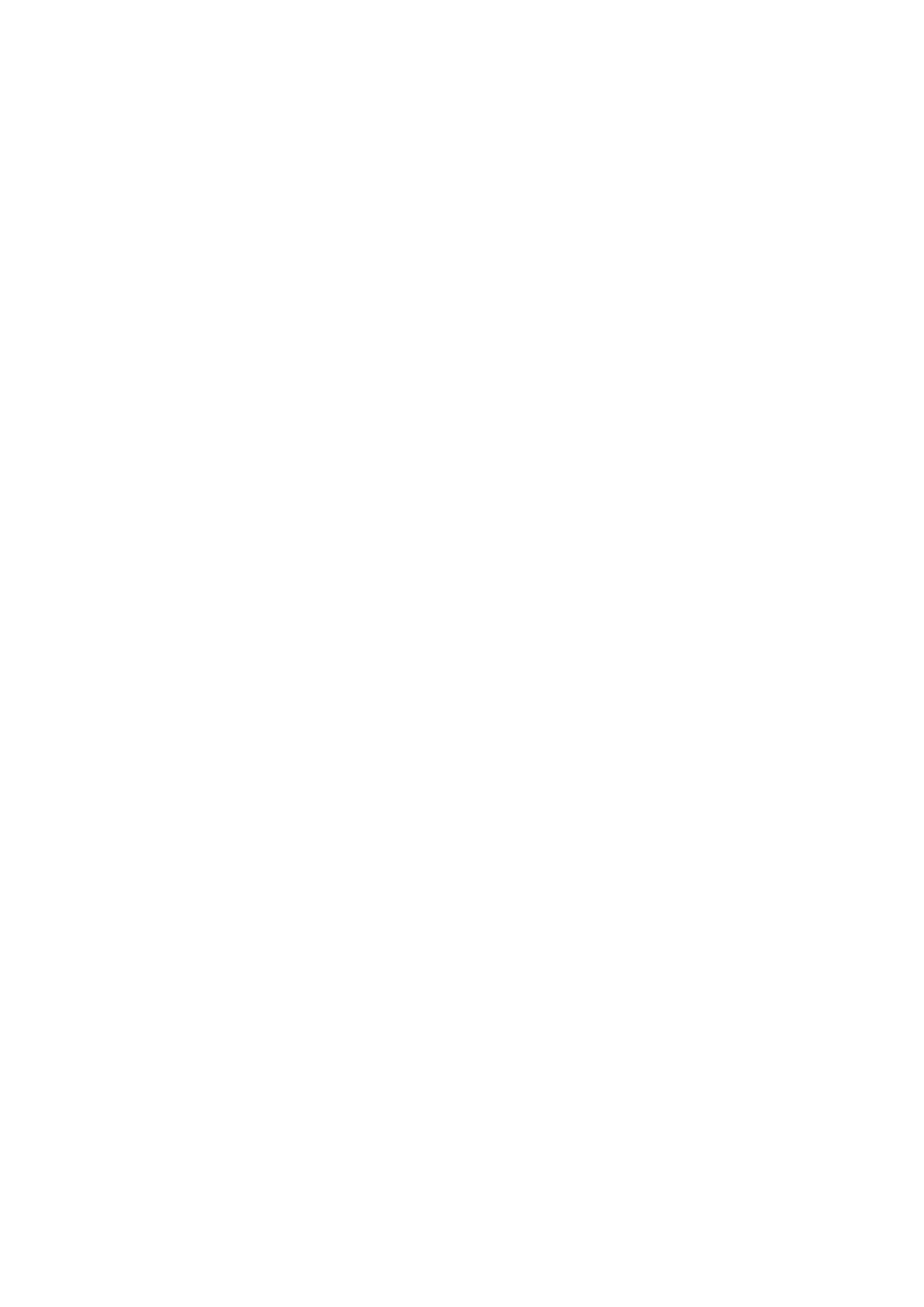*I certify that this public bill, which originated in the Legislative Assembly, has finally passed the Legislative Council and the Legislative Assembly of New South Wales.*

> *Clerk of the Legislative Assembly. Legislative Assembly, Sydney, , 2012*



New South Wales

## **Transport Administration Amendment (Community Road Safety Fund) Bill 2012**

Act No , 2012

An Act to amend the *Transport Administration Act 1988* to establish the Community Road Safety Fund.

*I have examined this bill and find it to correspond in all respects with the bill as finally passed by both Houses.*

*Assistant Speaker of the Legislative Assembly.*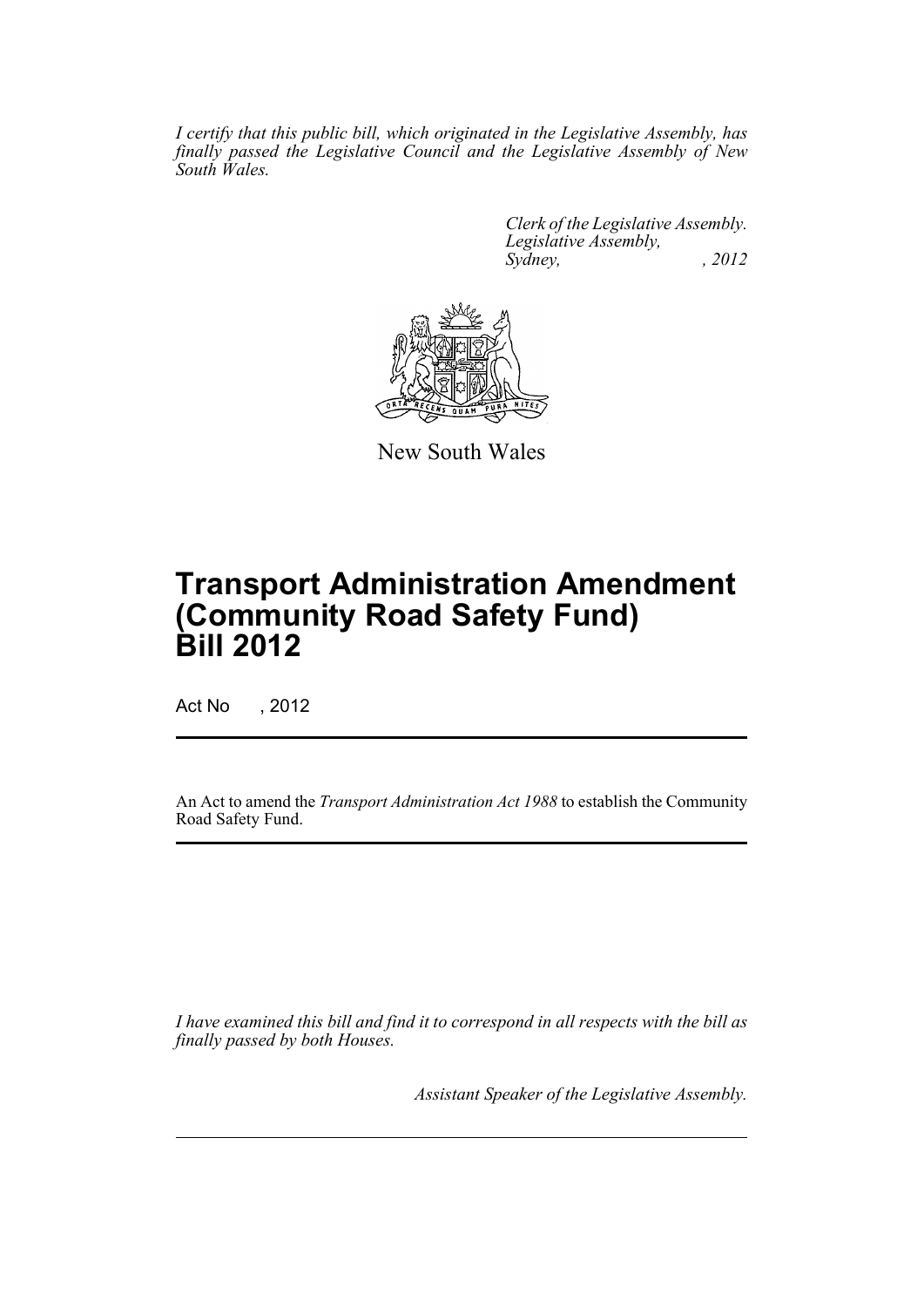## <span id="page-3-0"></span>**The Legislature of New South Wales enacts:**

## **1 Name of Act**

This Act is the *Transport Administration Amendment (Community Road Safety Fund) Act 2012*.

## <span id="page-3-1"></span>**2 Commencement**

This Act commences on a day or days to be appointed by proclamation.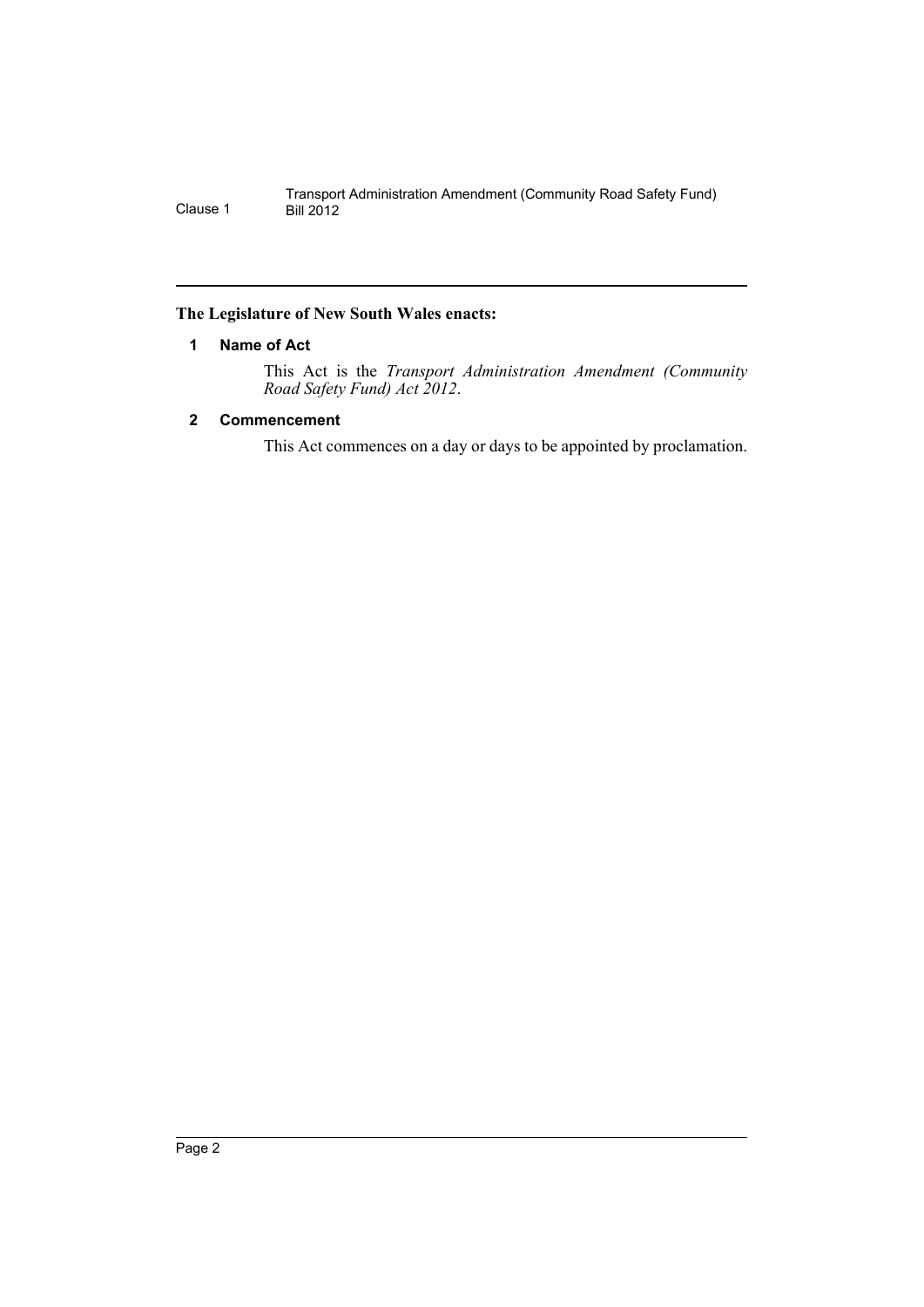Transport Administration Amendment (Community Road Safety Fund) Bill 2012

Amendment of Transport Administration Act 1988 No 109 Schedule 1

## <span id="page-4-0"></span>**Schedule 1 Amendment of Transport Administration Act 1988 No 109**

#### **[1] Part 8, Division 3B**

Insert after Division 3A:

## **Division 3B Community Road Safety Fund**

### **80G Community Road Safety Fund**

- (1) There is established in the Special Deposits Account a fund called the Community Road Safety Fund.
- (2) The Fund is to be administered by TfNSW.

#### **80H Payments into Community Road Safety Fund**

- (1) There is to be paid into the Community Road Safety Fund:
	- (a) all fines and penalties recovered for camera recorded speeding offences, camera recorded traffic light offences and other speeding and traffic light offences of a kind prescribed by the regulations, and
	- (b) the proceeds of the investment of money in the Fund, and
	- (c) all other money required by or under this or any other Act to be paid into the Fund.
- (2) There is also to be paid into the Fund from the TfNSW Fund such money as TfNSW determines is required to meet expenditure incurred in relation to the road safety functions of TfNSW.
- (3) A regulation cannot be made for the purposes of subsection (1) (a) without the concurrence of the Treasurer.
- (4) In this section:

#### *camera recorded speeding offence* means:

(a) a speeding offence in respect of which the penalty notice or the court attendance notice indicates that the offence was detected by an approved speed measuring device and recorded by an approved camera recording device (within the meaning of the *Road Transport (Safety and Traffic Management) Act 1999*), and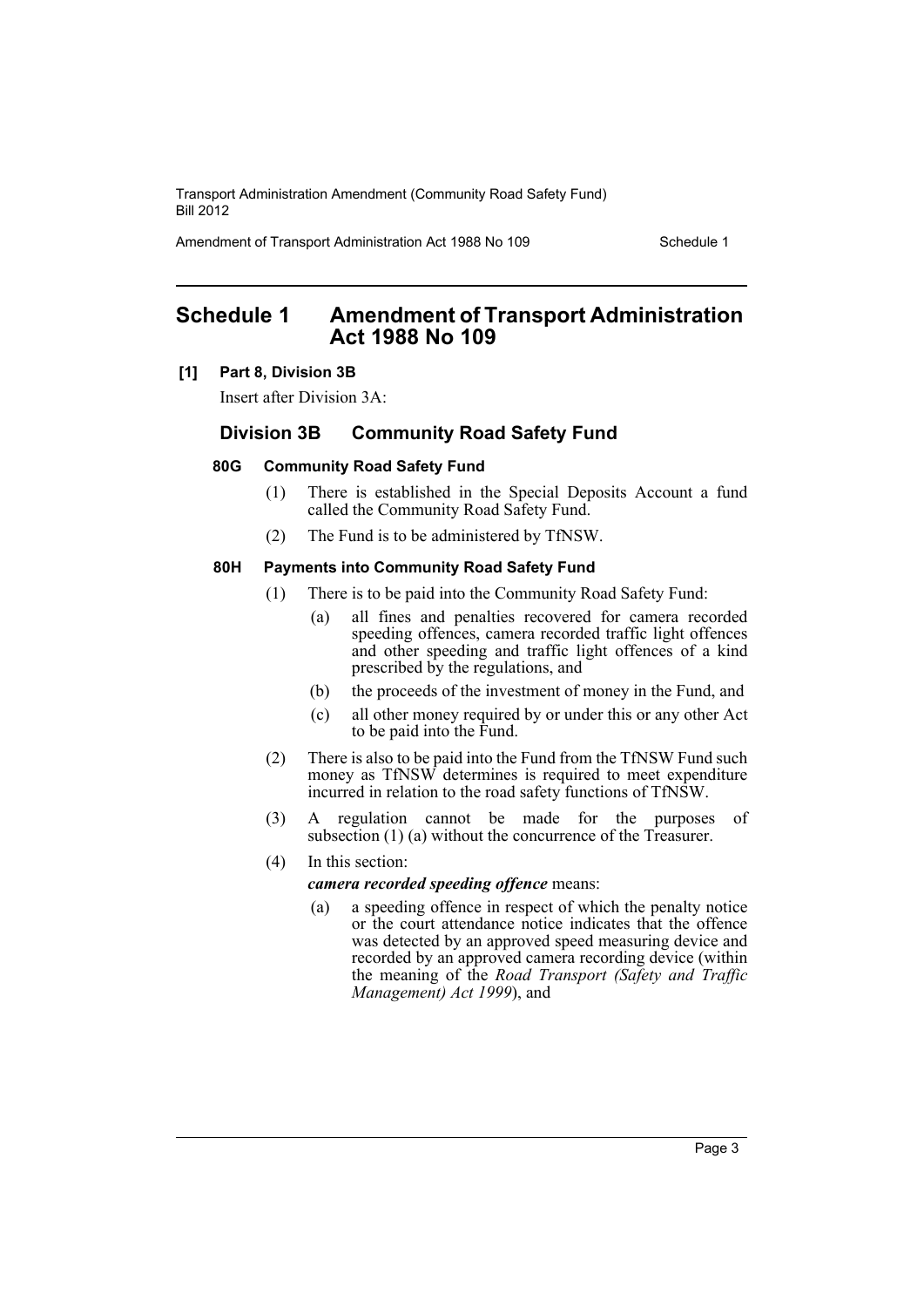Transport Administration Amendment (Community Road Safety Fund) Bill 2012

#### Schedule 1 Amendment of Transport Administration Act 1988 No 109

(b) a speeding offence involving a heavy vehicle in respect of which the penalty notice or the court attendance notice indicates that the average speed of the vehicle was calculated from information recorded by approved average speed detection devices (within the meaning of the *Road Transport (Safety and Traffic Management) Act 1999*).

*camera recorded traffic light offence* means a traffic light offence as defined in section 57 of the *Road Transport (Safety and Traffic Management) Act 1999* in respect of which the penalty notice or the court attendance notice indicates that the offence was detected by an approved camera detection device (within the meaning of that Act).

### **80I Payments from Community Road Safety Fund**

There is to be paid from the Community Road Safety Fund:

- (a) all payments required to meet expenditure incurred in relation to the road safety functions of TfNSW, and
- (b) all other payments required by or under this or any other Act to be paid from the Fund.

#### **80J Meaning of "road safety functions" of TfNSW**

For the purposes of this Division, the *road safety functions* of TfNSW are:

- (a) conducting testing, research and investigations in connection with promoting or improving road safety, and
- (b) developing and implementing programs (including capital and recurrent works programs), projects, strategies and campaigns for promoting or improving road safety, and
- (c) providing advice and assistance to public and local authorities for the promotion or improvement of road safety, and
- (d) such other functions relating to road safety as are prescribed by the regulations.